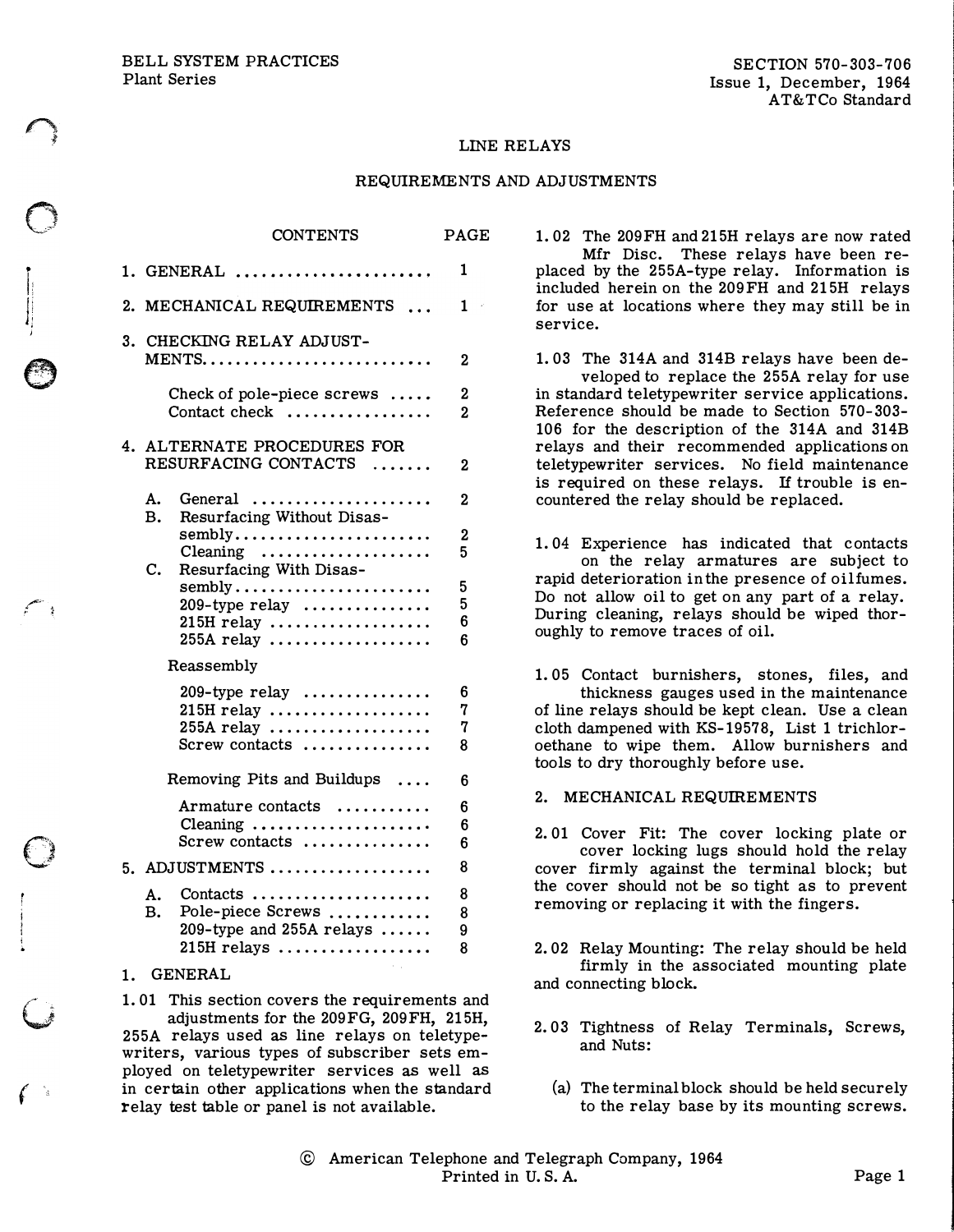- (b) The relay pin terminals should be straight and should be held tightly by the associated locknuts.
- (c) The mounting posts should be held firmly in the terminal block by the associated mounting nuts.
- (d) The pole-piece screws should be sufficiently tight to hold securely in any adjusted position.

Note: Do not use tools to tighten the thumb nuts on 255A relays.

2. 04 Tightness of Contact Screws: Contact screws should be sufficiently tight in their brackets to hold securely in any adjusted position.

2. 05 Tightness of Armature Clamp: An even pressure should be exerted on the screws. This can be accomplished by gradually tightening one screw and then the other until the armature is held securely.

2. 06 Armature and Spool Clearances: The armature should be centered in the pole gap and in the spool and should not touch the inside of the spool in any operated position.

### 3. CHECKING RELAY ADJUSTMENTS

3. 01 With the relay removed from its mounting, a check of the adjustment may be made as described below.

Note: Experience has proved that many relay troubles are caused by maintenance operations. If there is no appreciable contact buildup and the relay is working properly, it is best to leave it alone.

3. 02 Contact Check:

(1) Place the 484A tool across the pole pieces as illustrated in Figure 1, making sure that the 484A tool makes good contact with the surfaces of the pole pieces.

(2) Place a flat 0. 004-inch gauge between the ends of the flexible contact springs. There should be a small contact gap. This can be detected by noting that there is armature motion when it is pushed gently to either side or by testing for an open circuit between the two contacts, using a flashlight equipped with a continuity tester or an ohmmeter.

(3) Place a flat 0. 006-inch gauge between the ends of the flexible contact springs. There should be no contact gap on either side and the contacts should be short-circuited.

3. 03 Check of Pole-piece Screws: Relays just removed from service may have a slight bias resulting from residual magnetism. Before applying the following checks this bias should be removed by shaking the relay from side to side several times, making sure that the armature swings over each time.

- (a) 215H and 255A Relay: With the 484A tool removed and the relay standing vertically, the armature pointing upward, on a horizontal nonmetallic surface, cheek that:
	- (1) the armature contact will just stick on each screw contact after the armature has been pushed lightly against it, or,
	- (2) (For 215H relays only) the armature contacts stand approximately midway between the screw contacts.
- (b) 209-type Relay: With the 484A tool removed; the armature should meet the tests of 5. 03 (6) and (7).

3. 04 If relays meet the check requirements of 3. of this section, their adjustment may be considered satisfactory. If visual inspection indicates that cleaning and contact resurfacing are not required the relays should be restored to service. If relays do not meet these requirements or if cleaning and contact resurfacing are required, proceed as in 4. of this section. These operations should be completed before readjustment.

,-';-

# 4. ALTERNATE PROCEDURES FOR RESURFACING CONTACTS

# A. General

4. 01 Two alternate procedures are given below for resurfacing contacts. The first applies when it does not appear necessary to take the relay apart and the second when removal of the armature and contact screws seems desirable.

### B. Resurfacing Without Disassembly

4. 02 Using the 340 adjusting tool, back off the contact screws far enough to permit a burnisher or file to enter easily between the armature and the contact screws.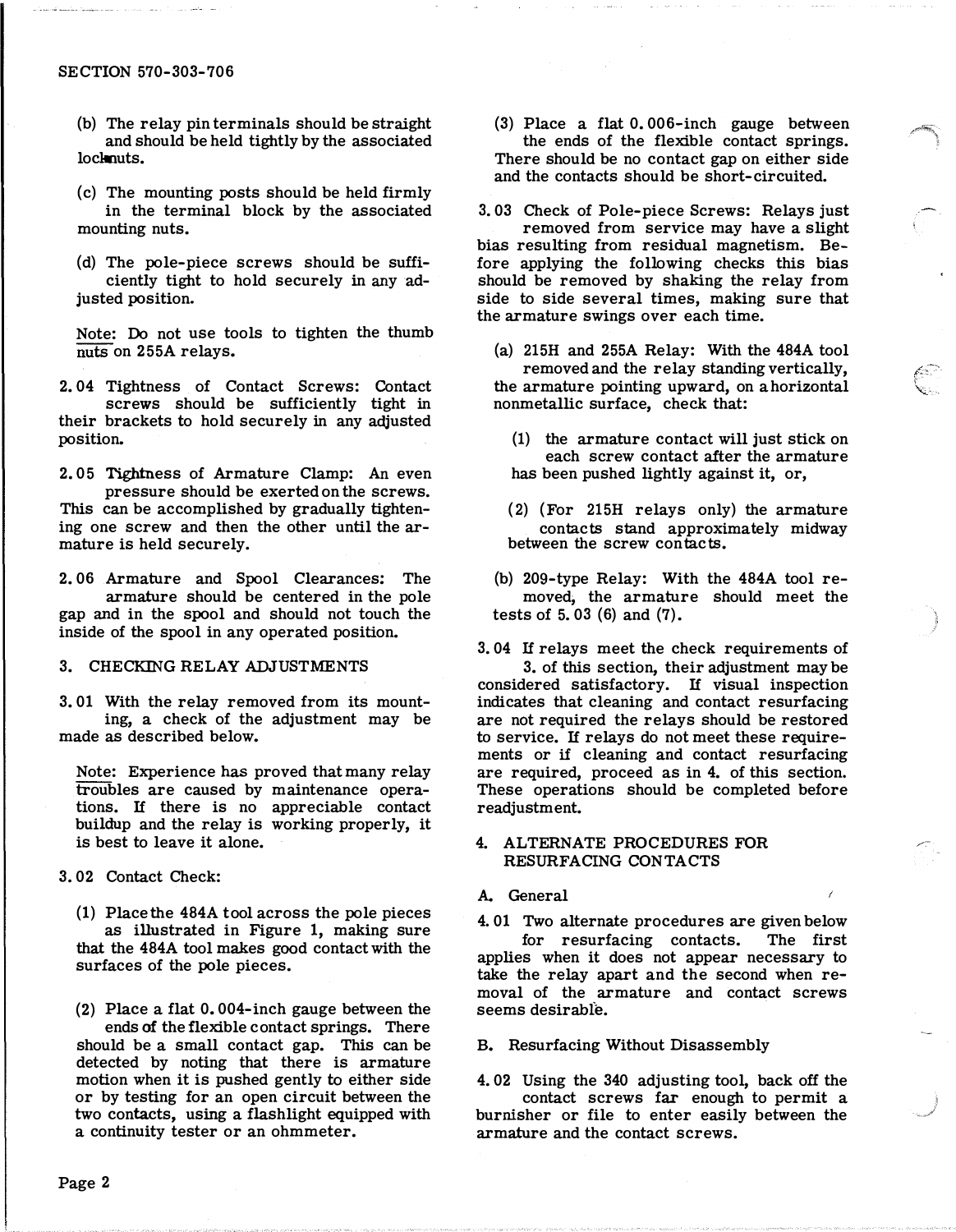

209-type Relay

G

 $\bigcirc$ 



215-type Relay



255A Relay

Figure 1 - Method of Applying 484A Tool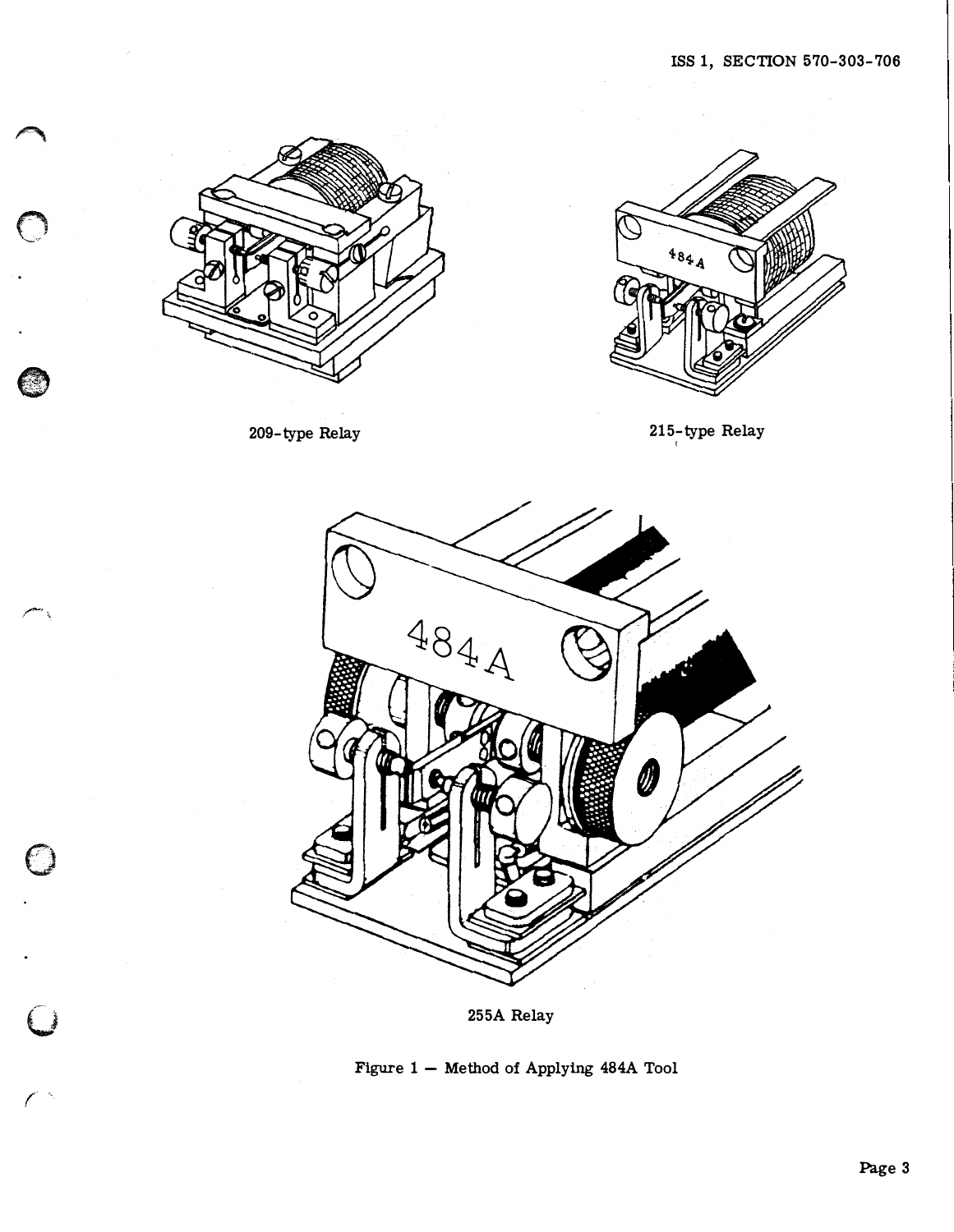# SECTION 570-303-706

4. 03 Flatten the end of an orange stick and insert it between the flexible contact springs.

4. 04 Burnish the contacts so that the contact surfaces remain parallel to the armature. Do not attempt to produce rounded surfaces on the stationary contacts. The height of

tungsten contacts on contact screws of the 209FG, 209FH, 215H, and 255A relays should not be less than 0. 009 inch. The contact ends should present an even, flat surface alignment with the associated disc contacts. The height of contact metal on the contact discs should not be less than 0. 015 inch. {See Figures 2 and 3.)

> f.,  $\checkmark$



Figure 2 - Standard Type of Flexible Contact Springs



Figure 3 - Method of Burnishing Contacts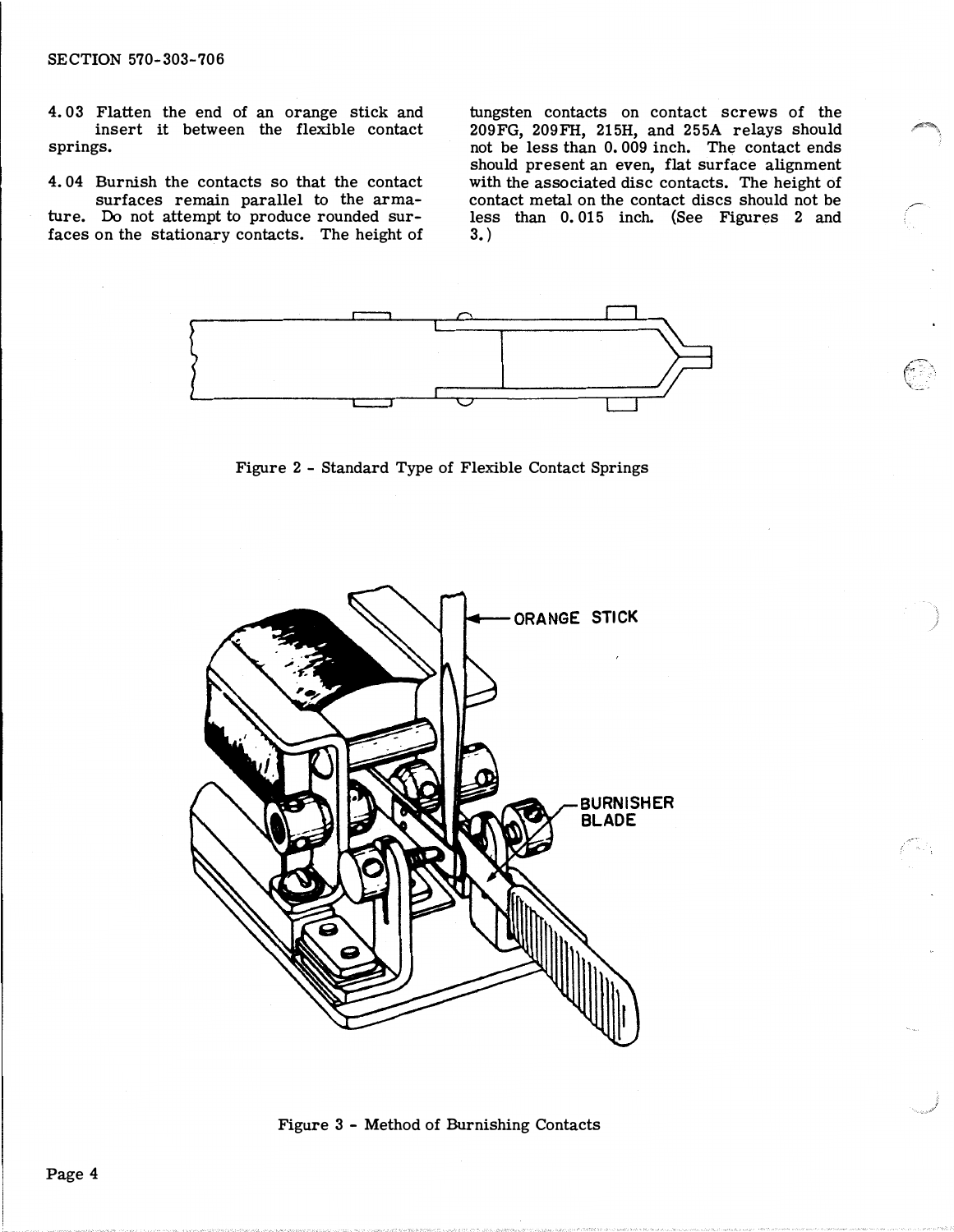4. 05 Mter burnishing, remove all foreign particles from the contact with a clean, small, camel's hair brush, if available, or with KS- 6528 linen tape.

 $\bigcap$ 

 $\bigcirc$ 

**e** 

 $\overline{\phantom{a}}$ .<br>مختتم

 $\mathbf{\mathbf{\mathbb{O}}}$ 

 $\mathbf{C}$ 

') Note: To clean the brush, dip the hairs of the brush once their full length in clean KS-19578, List 1 tricholorethane and then wave the brush until it is dry.

4. 06 Cleaning: Back off the pole-piece screws. Then wrap a layer of friction tape over the flattened end of an orange stick, with the stickier side of the tape toward the stick. Press, do not rub, the tape against the polepiece screws. Then wipe the pole-piece screws, using a piece of clean, dry KS-2423 cloth wrapped around the orange stick. (See Figure 4. )

CAUTION: NO CLEANING FLUID SHOULD EVER BE USED ON THE ASSEMBLED RELAY.

- C. Resurfacing With Disassembly
- 4. 07 Disassembly
	- (a) 209-type Relay
		- (1) Loosen the pole-piece clamping screws.
		- (2) Back off the pole-piece screws.
		- (3) Loosen the contact-screw clamping screws.
		- (4) Remove the contact screws.
		- (5) Loosenthe armature clamping screws.
		- (6) Pull out the armature.



Figure 4 - Method of Cleaning Pole Pieces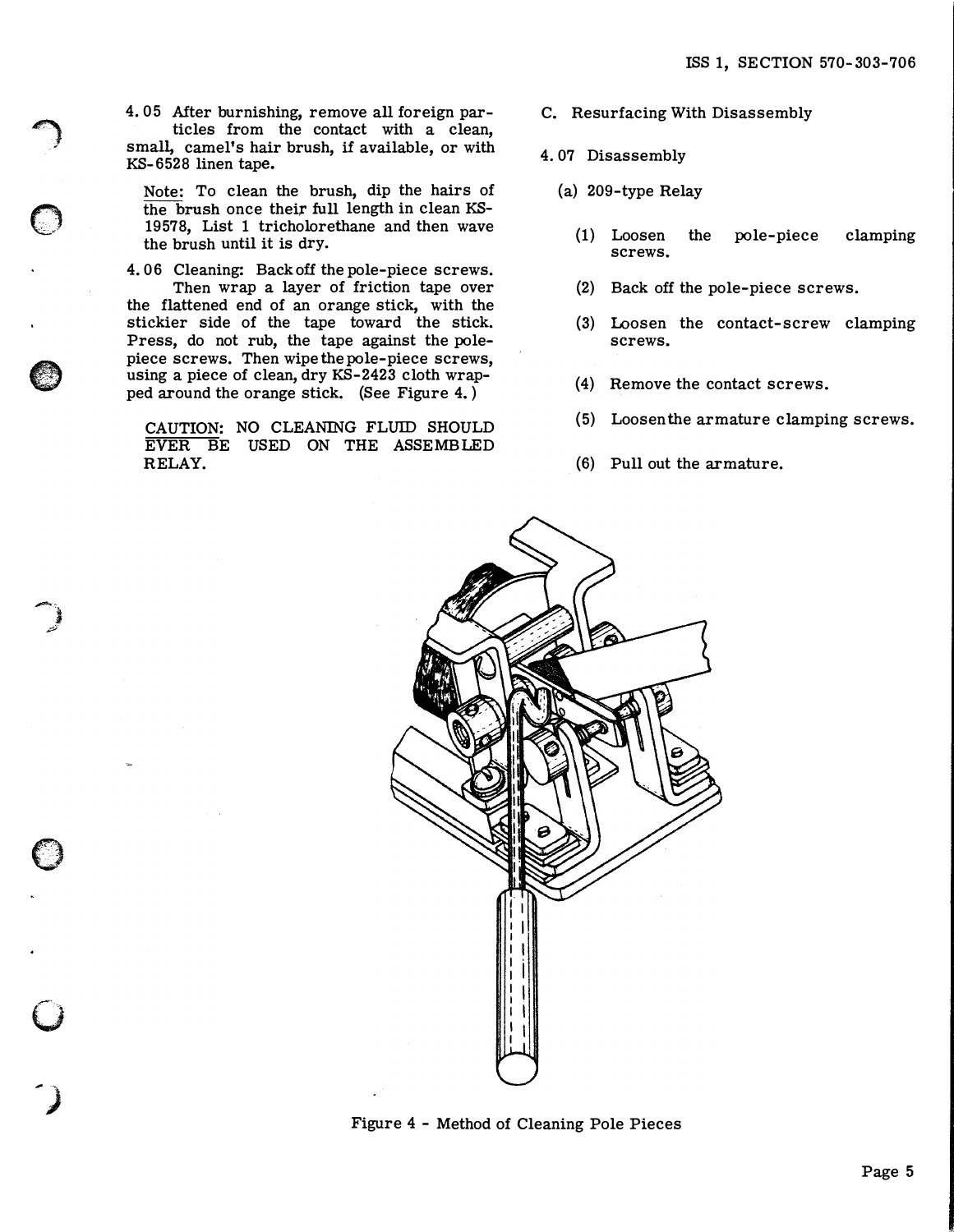- (b) 215H Relay
	- (1) Loosen the locknuts.
	- (2) Back off the pole-piece screws.
	- (3} Remove the contact screws.
	- (4) Remove the armature-support screws.
	- (5) With the new-style P-290441 armature, pull out the armature.
	- (6} With the old-style armature, remove the terminal-block mounting screws.

Note: The old-style armature of the 215H relay should be removed only when it needs to be replaced or when it requires a more thorough cleaning than that provided by burnishing. In either event, the replacement should be the P-290441 all-metal antichatter armature.

- (7) Lower the terminal-block assembly to clear the hole in the frame.
- (8) Remove the armature through the hole.

Note: If the wires are too short to permit the armature to be withdrawn, remove the terminals from the terminal block where necessary. Mark the terminals removed to insure their replacement in the correct holes in the base. Do not unsolder the leads. If the armature rubs against the spool, loosen the armature bracket and the spoolhead mounting screws and shift the spool.

- (c) 255A Relay
	- (1) Loosen the thumb nuts.
	- (2) Back off the pole-piece screws.
	- (3) Remove the contact screws.
	- (4) Loosen the armature-clamp mounting screws.
	- (5) Pull out the armature.
- 4. 08 Removing Pits and Buildups
	- (a) Screw Contacts
		- (1) Immerse the contact stone in water and shake the water off.

(2) Hold the contact screw with the fingers so that the contact is against the stone and the screw is perpendicular to the stone.

- (3) Rub the contact on the stone using a circular motion until the pits and buildups are removed.
- (4) Do not attempt to produce a rounded surface on the contact.
- (5) The height of the tungsten contacts on contact screws of the 209FG, 209FH, 215H, and 255A relays should not be less than 0. 009 inch. The contact ends should present an even, flat surface alignment with the associated disc contacts.

# (b) Armature Contacts

- (1) Hold the armature contact flat against the stone and, with light pressure, rub the contact in a circular motion until the pit or buildup is removed.
- (2) The height of contact metal on the contact discs should not be less than 0. 015 inch.
- 4. 09 Cleaning: With a clean KS-2423 cloth or clean camel's hair brush moistened with KS-19 578, List 1 trichloroethane, wipe the armature, contact screws, and pole-piece screws. For removal of the old-style armature of 215H relays and its replacement by the newstyle P-290441 armature, see Note under 4. 07 (b) (6).

CAUTION: AFTER CLEANING, THE PARTS SHOULD BE ALLOWED TO DRY UNTIL THE CLEANING FLUID HAS COMPLETELY EVAPORATED. IN REASSEMBLING THE RELAY, TAKE CARE TO KEEP FINGERS FROM TOUCHING THE CONTACT SUR-FACES.

- 4. 10 Reassembly
	- (a) 209-type Relay

(1) Insert the armature in the coil with the contacts in line with the contact screws.

- (2) Tighten the armature clamping screws.
- (3) The armature should be approximately centered in the coiL
- (4) Put in the contact screws.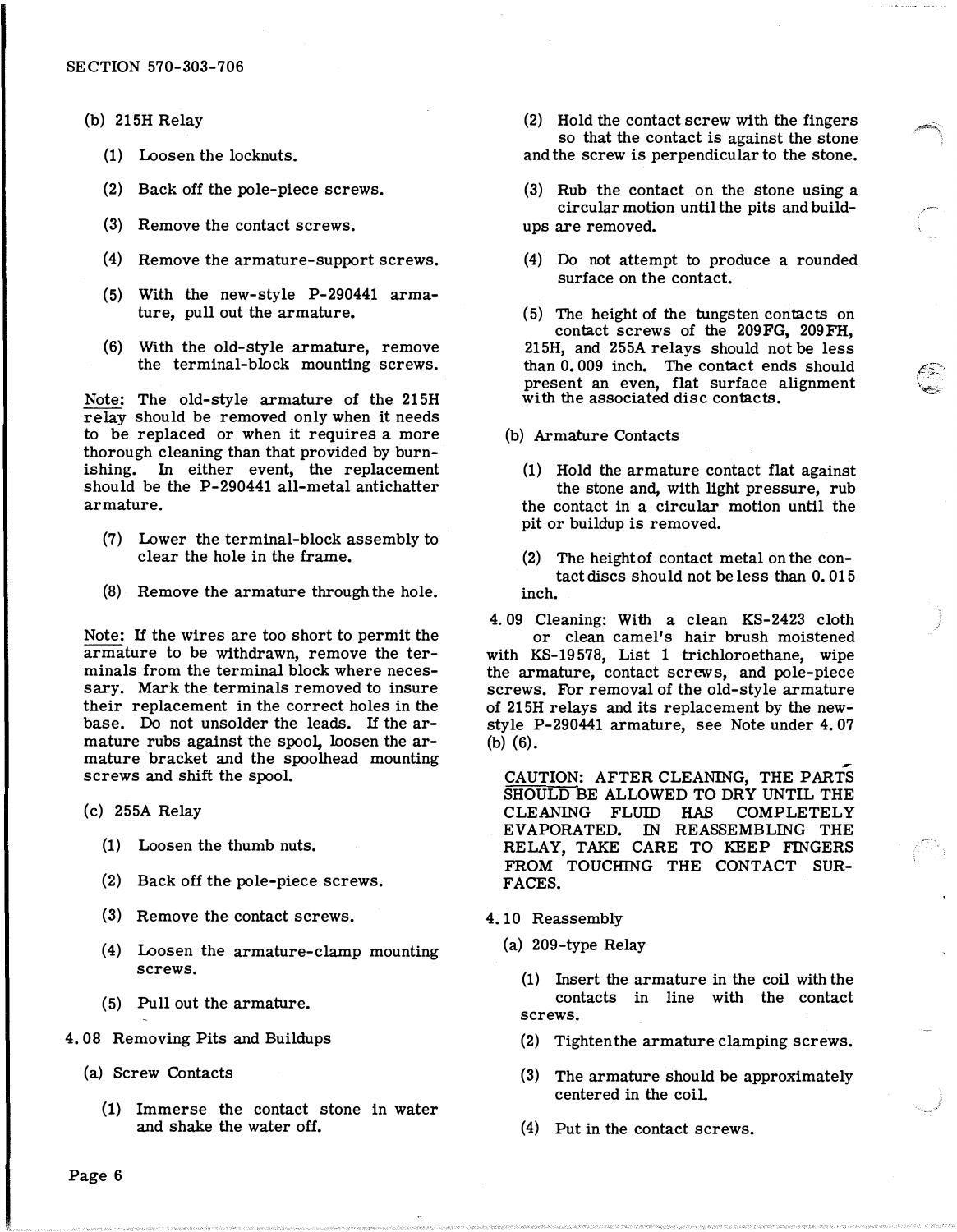(b) 215H Relay

 $\rightarrow$ 

 $\bigcirc$ 

)

 $\mathbf{\mathcal{O}}$ 

 $\mathbf{C}$ 

 $\bigcap$ 

(1} Insert the P-290441 armature in the coil with the contacts in line with the contact screws.

- (2} Put in and tighten the armature-support screws.
- (3) If the armature was old-style, so that the terminals had to be removed to take it out, remount the terminals.
- (4) The armature should be centered between the pole-piece screws.

To Adjust: Loosen the two pole-piece mounting screws and the two armaturebracket mounting screws. Move the armature bracket. Tighten the two polepiece mounting screws. (See Figure 5. )

(5) The armature should be approximately centered in the coil.

To Adjust: Loosen the two front spoolhead mounting screws and move the coil. Tighten the four screws holding the spool to the base (frame) of the relay. See Figure 5 for identification of parts.

- (6) Put in the contact screws. (See Figure 5. )
- (c) 255A Relay
	- (1) Insert the armature in the coil with the contacts in line with the contact screws.
	- (2) Tighten the armature-clamp mounting screws.
	- (3) The armature should be centered be tween the pole-piece screws.



Figure 5 - Frame of 215H and 255A Relays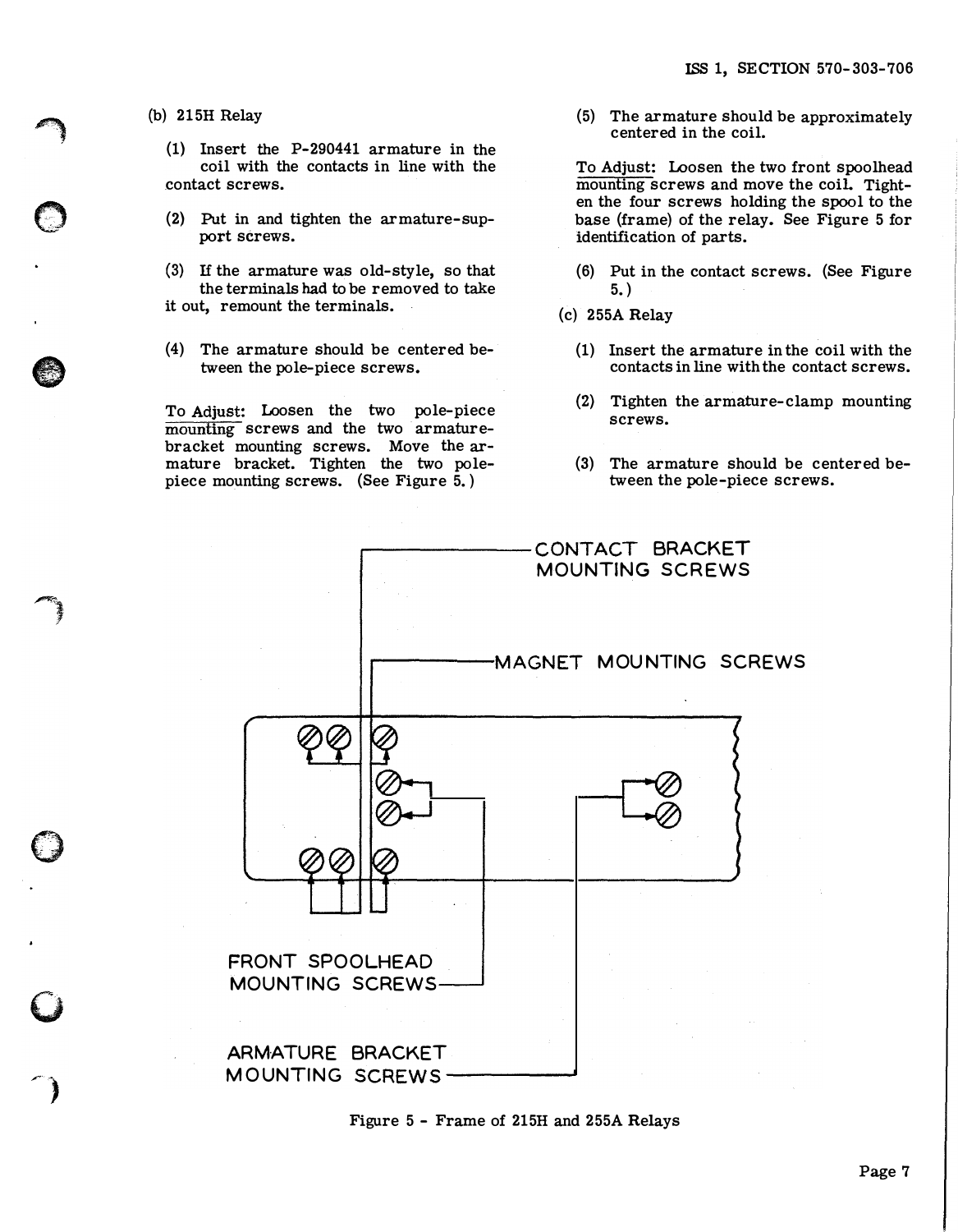#### SECTION 570-303-706

To Adjust: Loosen the two pole-piece mounting screws and the two armaturebracket mounting screws. Move the armature bracket. Tighten the two polepiece mounting screws.

{4) The armature should be approximately centered in the coil.

To Adjust: Loosen the two front spoolhead mounting screws and move the coil. Tighten the four screws holding the spool to the base (frame) of the relay. See Figure 5 for identification of parts.

- (5) Put in the contact screws.
- {d) Screw Contacts
	- (1) After reassembly of any relay, burnish the contacts with a clean burnishing tool.
	- {2) Remove all foreign particles from the contacts with a clean, small, camel's hair brush, if available, or with KS-6528 linen tape.

### 5. ADJUSTMENTS

# A. Contacts

5. 01 If the pole-piece screws are to be subsequently adjusted, back them off as far as possible. If the pole-piece screws are not to be adjusted, release the armature with the 484A tool as illustrated in Figure 1, making sure that the 484A tool is in good contact with the surfaces of the pole pieces.

(1) Place a 0. 005-inch flat gauge between the ends of the flexible contact springs so that the gauge is supported only by the pressure of the springs.

{2) Advance one contact screw until it just touches the armature contact. Whether or not the contacts touch may be determined either by pressing lightly on the other side of the armature with the end of a 340 tool and observing if there is motion of the armature, or by connecting an ohmmeter or flashlight equipped with a continuity tester to the armature terminal and the contact terminal. (With 209-type relays the contact clamping screws should be friction-tight during adjustment.)

(3) Adjust the other contact in the same way and remove the gauge from the flexible contact springs. With 209-type relays tighten the contact clamping screws.

- { 4) The armature should stand midway between the screw contacts as gauged by eye.
- (5) In the case where the pole-piece screws do not require adjustment, remove the 484A tool.
- (6) If the pole-piece screws are to be adjusted, proceed as in 5. 02 or 5. 03.

�  $\;$ 

/

- {7) For the 215H and the 255A relays, this completes the adjustment of the contacts.
- {8) For 209-type relays a further check of the contact adjustment should be made if the pole-piece screws are not to be adjusted. Starting with the relay standing in a vertical position on a horizontal surface, tip it slowly to one side until the armature falls from the upper contact to the lower contact. Note the angle at which this occurs, which should be before the relay has reached a horizontal posi tion (90 degrees from the vertical). Repeat the process on the other side. The relay armature should fall at approximately the same angle on each side. If the angles are unequal one contact screw should be advanced slightly and the other backed off by the same amount. By this means the tipping angles may be made equal.

### B. Pole-piece Screws

#### 5. 02 215H Relays

(1) With the right-hand pole-piece screw fully backed off, turn up the left-hand polepiece screw against the armature so that the screw pushes the armature contact over until it just touches the contact screw on the righthand side. The position for just making contact can be determined as described under 5. 01 {2).] Using two 340 tools back off the pole-piece screw 3/8 turn and lock it.

(2) Now advance the right-hand pole-piece screw until either of the following conditions is met: (a) The armature stands midway between the two screw contacts, as gauged by eye, and will not stick on either contact, or (b) the armature contact will just stick on each screw contact after the armature has been pushed lightly against it. The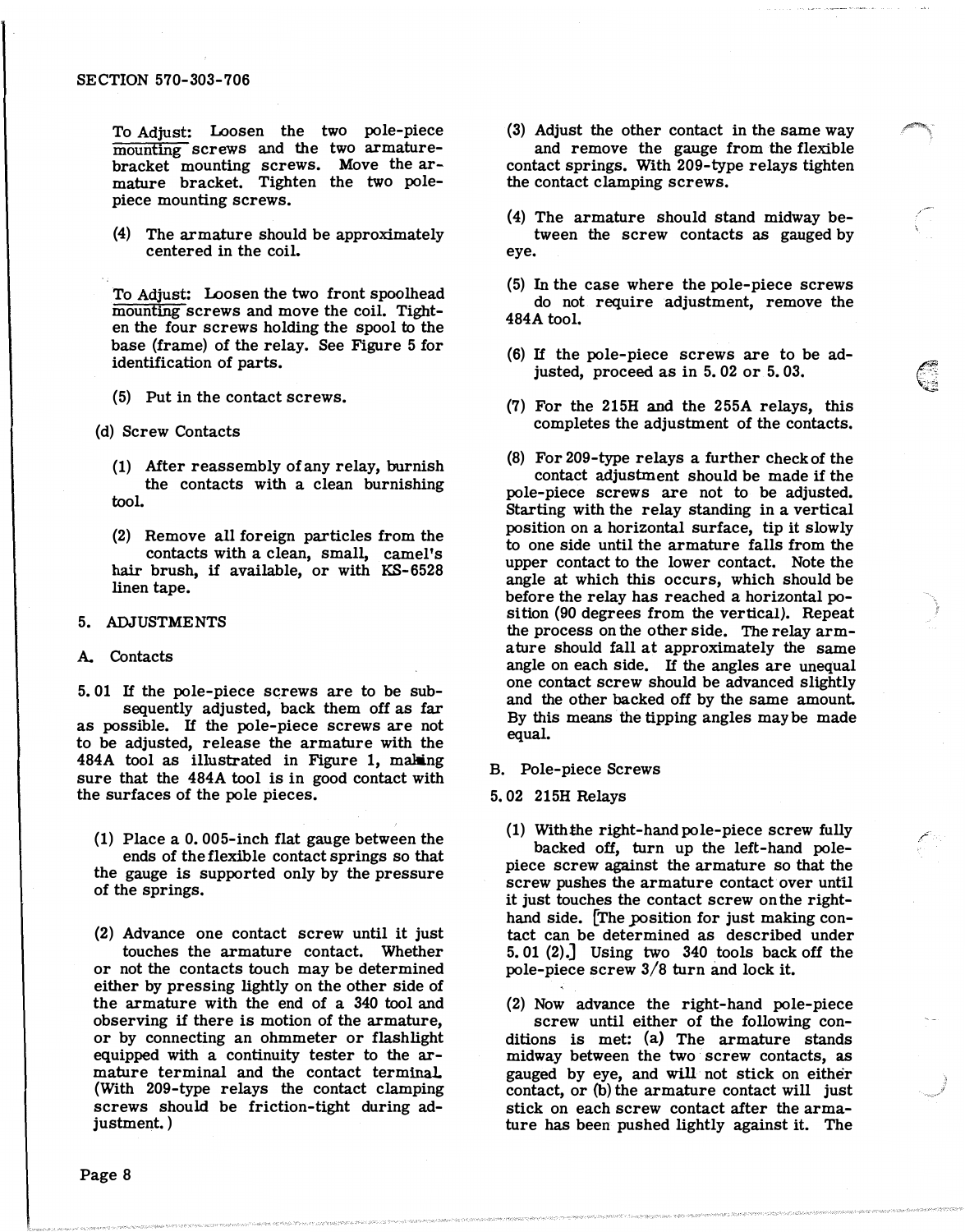last few turns of the pole-piece screw should be made using the adjusting tool, not the screwdriver. Lock the pole-piece screw and recheck to insure that either requirement (a) or (b) is still met.

(3) Push the armature lightly first to one side and then to the other. If the stop pins touch either pole the pole-piece screw first adjusted should be backed off slightly more than the amount specified in (1) and the other screw readjusted as described in (2).

Note: If difficulty is experienced in meeting these requirements, repeat the entire procedure, but start with the right-hand polepiece screw.

5. 03 209-type and 255A Relays

 $\curvearrowleft$ 

 $\bigcirc$ 

 $\mathscr{P}$ Ţ,

 $\bigcirc$ 

 $\bigcirc$ 

r ��

(1) With the right-hand pole-piece screw fully backed off, advance the left-hand pole-piece screw against the armature so that the screw pushes the armature contact over until it just touches the contact screw on the right-hand side. (The position for just making contact may be determined as described in  $5.01$   $(2)$ .

(2) Back off the left-hand pole piece 1-1/2 turns for 209-type relays or 1/2 turn for 255A relays.

(3) With the relay standing vertically on a horizontal nonmetallic surface and the armature pointing upward, advance the righthand pole-piece screw until the armature stands approximately midway between the contact screws. Tighten the pole-piece clamping screws or locknuts so that they are moderately friction-tight.

(4) Check to see that the armature is approximately midway between the contact screws and that it does not stick to either contact screw after being pressed lightly on the end with the 340 tool. If the armature sticks to either contact screw, advance or back off the right-hand pole-piece screw until

the armature stands between the screw contacts without touching, and will not stick to either contact.

(5) With the relay standing vertically, advance each pole-piece screw, in turn, toward the armature a very small amount at a time, keeping the armature balanced midway between the contacts, until the armature will just stick on each contact after the armature has been pressed lightly with a 340 tool. During this procedure it will be found that the armature becomes more and more sensitive to small changes in adjustment of the screws up to the point where the armature will just stick on each contact. When this point is reached the adjustment is completed, provided it meets the checks given in the following paragraphs.

(6) Starting with the relay in a vertical position on a horizontal surface, check the adjustment by tipping the relay to one side slowly until the armature falls from the upper to the lower contact. Note the angle at which this occurs, which should be before the relay has reached a horizontal position (90 degrees from the vertical).

(7) Tip the relay to the opposite side and note the angle at which the armature falls to the lower contact. If this angle is approximately equal to the angle noted in  $(6)$  the pole pieces are in satisfactory adjustment.

(8) If the specified procedures have been followed, further adjustment of the relay will normally be unnecessary; but if the angles are not approximately equal the pole pieces should now be adjusted in or out a very slight amount at a time until the requirements of (6) and (7) are met. Advancing the left-hand pole piece slightly will shift the tipping point downward on the right and upward on the left. Likewise, advancing both pole pieces slightly by an equal amount will shift the tipping points nearer 90 degrees. If possible these refining adjustments should be confined to only one pole piece.